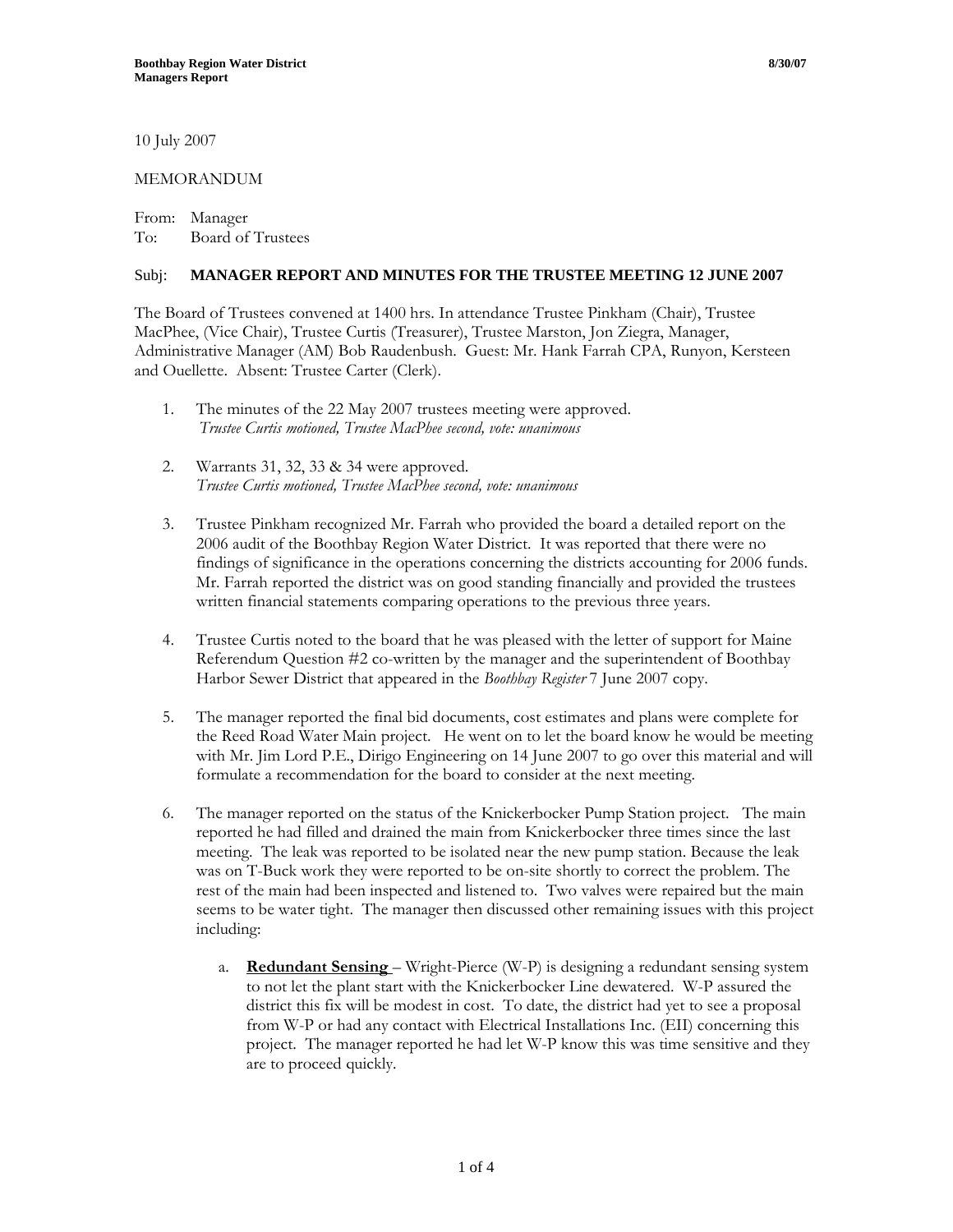- b. **Generator Installation-** The board was informed that T-Buck had come back with a price of \$48,000.00 of which \$22,000.00 should be left in grant money after T-Buck has been paid its retainage. The remaining \$26,000.00 will be made up by the district. T-Buck is honoring a year-old cost estimate.
- c. **Department of Conservation Buoy Permit** The manager reported the district had received a permit to buoy the intake area from the Department of Conservation (DOC). The manager acknowledged support in this process given by the Drinking Water Program. The buoys were reported being made to Maine Specifications in Wisconsin and were on the way.
- d. **Lake Level Monitoring Equipment**  After reviewing the options the manager selected a system that will reliably monitor Knickerbocker Lake level consistently to comply with our NRPA Permit. The manager went on to let the board know he had commissioned Mr. Mike Tomacelli to construct the device and Reny Construction to install it. It should be installed and functional within the next few weeks.
- 7. A brief discussion concerning the Rt. 27 project ensued. It was reported the town of Boothbay was voting on whether or not to proceed with the project that day.
- 8. The manger reported the Maine Department of Transportation (DOT) would begin construction of storm water treatment projects scheduled to begin construction this summer. These projects are part of a "Green Highways" grant obtained by the district.
- 9. The manager reported the project was still moving forward however the district had signed no contracts. Verizon has decided they want to provide and maintain their own backup generator for this project. The manager said he gave them permission to do so provided it was propane fed and had a super quiet muffler system, both of which they agreed to. The manager reported he had not taken this project, in a proposed form to the town.
- 10. The AM reported the GIS contract is moving ahead well. He reported training is current and the district in conjunction with the sewer district had purchased a plotter.
- 11. The Am reported the accounting software training had commenced and that for the next few weeks he and staff would be trained by the vendor.
- 12. The AM reported the district was 9% ahead of income as compared to 2006 and running 8% below expenses as compared to the previous year. The board was informed that here were no specific anomalies and that the budget, to-date, looked sound.
- 13. The manager reported on the St. Andrews Lane water main replacement. The main has been installed under the districts inspection. Harry Crooker Inc. was reported to be doing the job and all was going well. Three services still need to be cut and pressure testing and disinfection remains needed.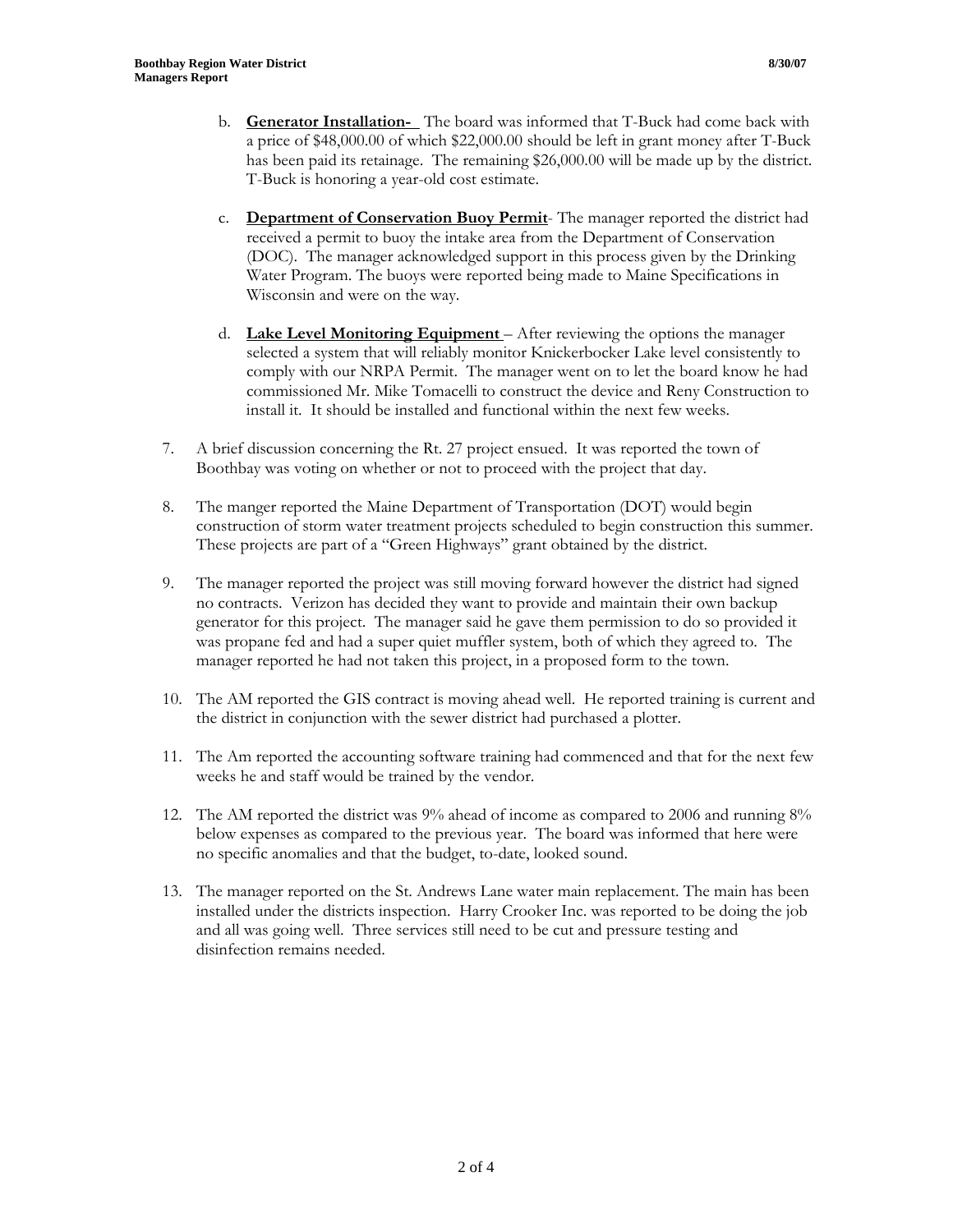involved with.

- a. **11 Storage Way** On 31 May 2007 after consulting a quorum of trustees and upon the advice of districts consultant, Mr. Clayton Pottle, the manager signed a purchase and sales agreement for the 11 Storage Way property for \$175,000.00 with Ms. Jessica Stover and Mr. David Barter of Boothbay Harbor. The projected closing date is 29 July 2007. The AM had Downeast Energy investigate a possible leak in the oil storage tank. A problem with the fuel line was found and repairs were completed. In addition it was found the gray water line from the clothes washer discharged untreated to the environment. Once found, the AM reported district re-plumbed this to the sanitary sewer.
- b. **Coburn House 3 Acres** This property is listed on a right of first refusal for the district once the 11 Storage Way Property is liquidated. Upon notification the 11 Storage Way property was under contract Tindal and Callahan was hired to negotiate or list the property outright. The listing price is \$95,000.00 and the owner was eager to sell the property with an outside interest. The board weighed the options and decided the most prudent move both financially and to the best interest of the district was to waive its first refusal right and ensure through the town of Boothbay any future development done on that property is done in such a way as it does not affect Adams Pond.

*Trustee Marston motioned, Trustee MacPhee second, vote: unanimous*

- 15. The manager reported on 30 May 2007 the Boothbay board of selectmen signed the contract to proceed with the Adams Pond Road Box Culvert project as originally planned. A copy of the proposed work schedule was provided to the board.
- 16. The manager described the progress of several subdivisions currently under consideration by the district in the towns of Boothbay Harbor and Boothbay.

Sunset Acres – No change in status

Dora Highlands – No change in status.

17. The manager reported he had received a call on 11 June 2007 from Mr. Ron Cunningham Assistant VP for Jones Chemical Inc. The result of the conversation was due to new security regulations in the railroad industry, the cost of chlorine gas and anhydrous ammonia was going to "dramatically" change. Apparently the railroads are now required to directly ship these gasses from the manufacturer to the distributor (i.e. the gasses cannot be transferred at stock yards) which is going to drive up the transportation costs.

The manager relayed that in 2000 the district spent \$4,615.00 for chlorine. In 2006 the district spent \$15,401.95 for roughly the same amount. What Jones Chemical fears is a doubling or tripling of this number in a year. The manager told the board that Mr. Cunningham requested our attorney's number which he was given.